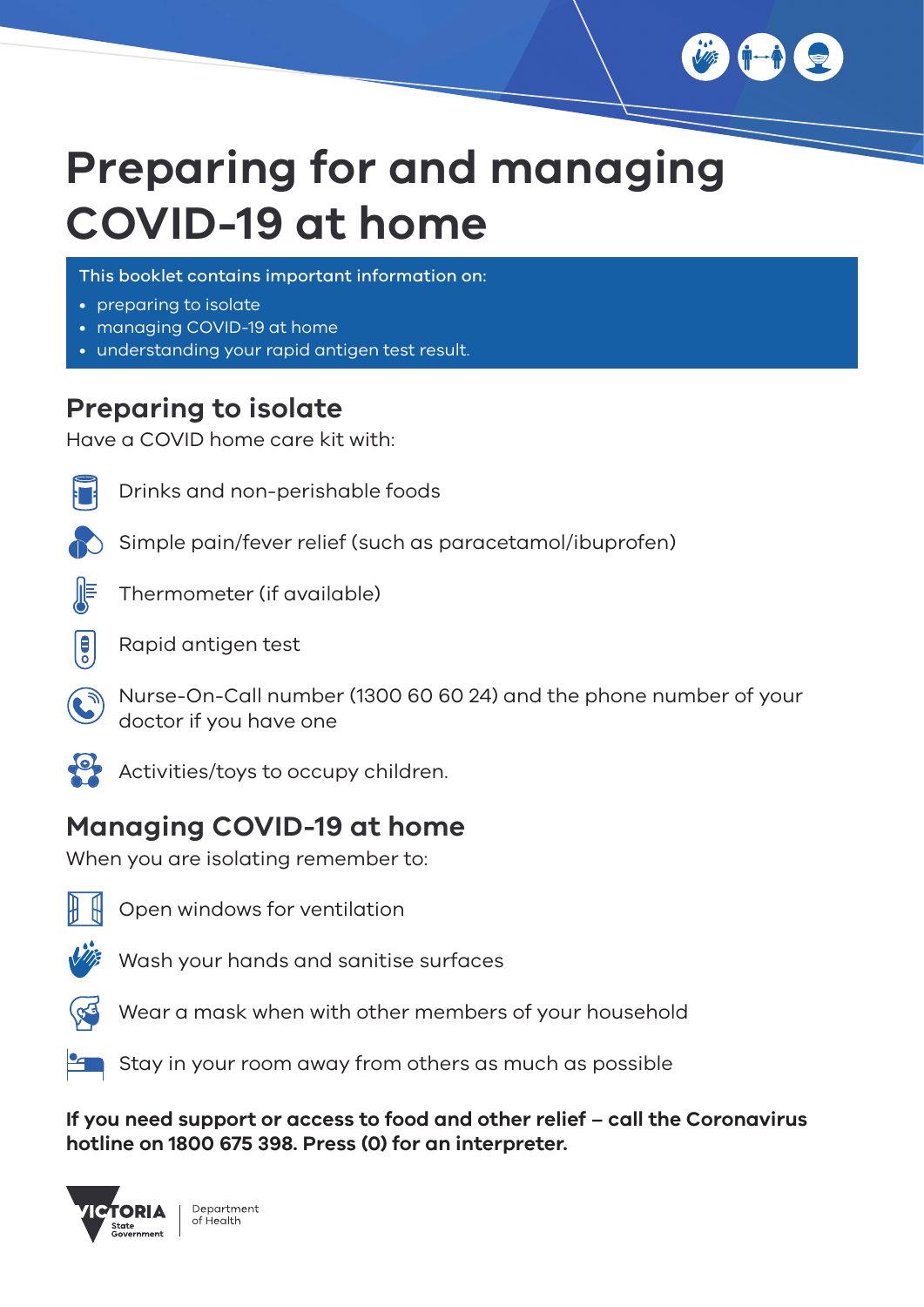#### **Have symptoms or tested positive?**

Know when to get help.

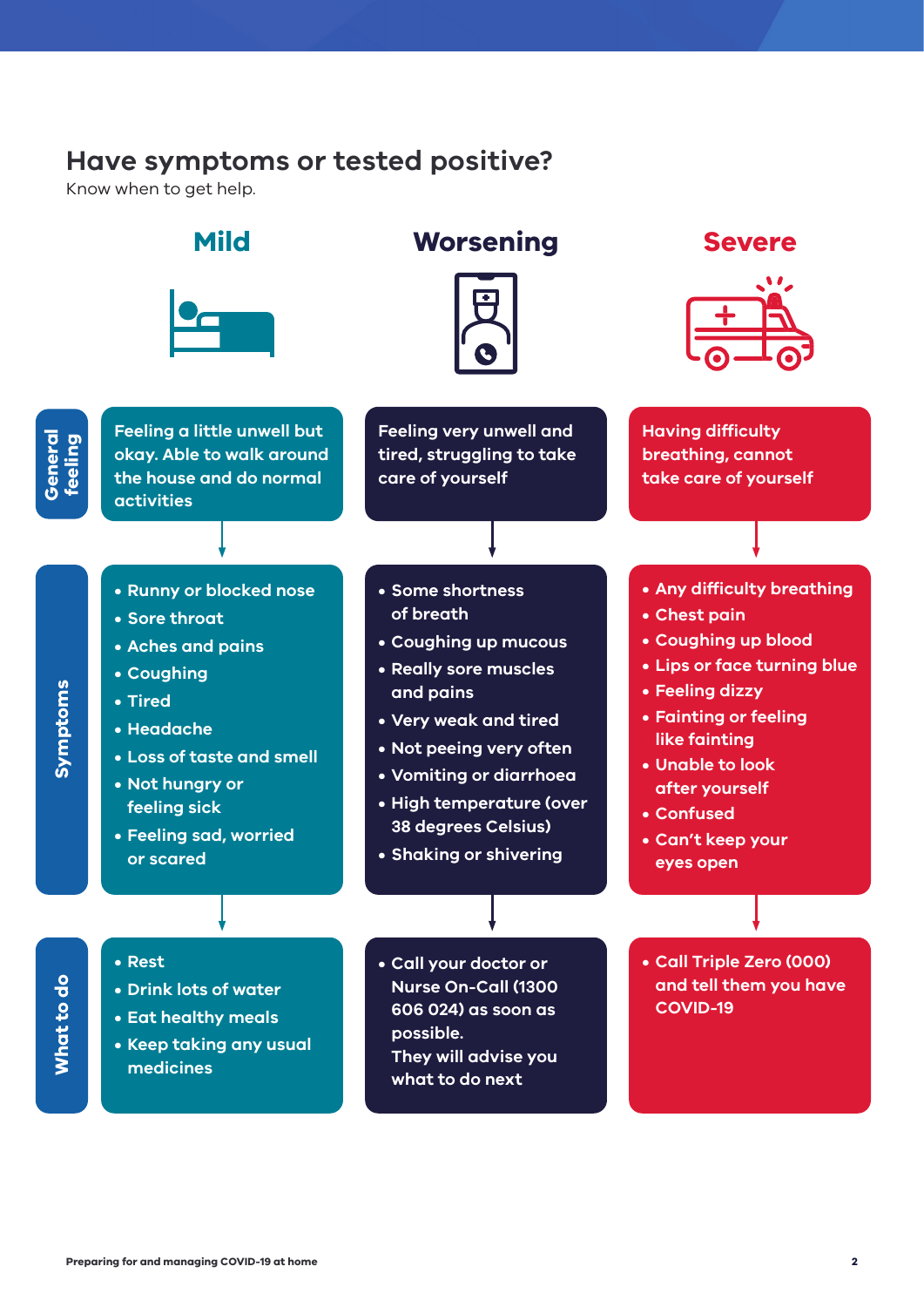# **Using a rapid antigen test**

If you have symptoms, take a rapid antigen test.

There are two types of rapid antigen test available:





Most kits will have detailed instructions on how you can do your test.

All kits have a QR code which links to a video demonstration.

**If your result is positive, your must report it to the Department of Health at www.coronavirus.vic.gov.au/report or on 1800 675 398. Press (0) for an interpreter when you call.**

#### **Understanding your rapid antigen test result**

| How your result<br>will appear                            | <b>What it means</b>                                                                                                | What to do next                                                                                                                                                                                                                                                                                                                                                                                                                                                                                                |
|-----------------------------------------------------------|---------------------------------------------------------------------------------------------------------------------|----------------------------------------------------------------------------------------------------------------------------------------------------------------------------------------------------------------------------------------------------------------------------------------------------------------------------------------------------------------------------------------------------------------------------------------------------------------------------------------------------------------|
| <b>Negative</b><br>С<br>т                                 | It is <b>unlikely</b> you<br>have COVID-19                                                                          | Monitor for symptoms.<br>Note: If you are a household contact you<br>must isolate for 7 days even if you receive<br>a negative result.                                                                                                                                                                                                                                                                                                                                                                         |
| <b>Positive</b><br>C<br>$\mathsf{C}$<br>С<br>т<br>т<br>TI | It is very likely that<br>you have COVID-19.<br>The result is positive<br>even if the second<br>line is very faint. | <b>Isolate</b> for 7 days and follow the advice at<br>www.coronavirus.vic.gov.au/checklist-cases.<br>Report your result to the Department of Health<br>at www.coronavirus.vic.gov.au/report or<br>on 1800 675 398.<br>Press 0 (zero) if you need an interpreter<br>when you call.<br>Tell people you have seen recently that<br>you have tested positive and they should<br>get tested too.<br><b>Support</b> is available - see<br>www.coronavirus.vic.gov.au/support for<br>information on how to access it. |
| <b>Invalid</b><br>C<br>С<br>т<br>т                        | The test has<br>not worked.                                                                                         | Take another test.<br>If the second test is invalid, you should get<br>a test at a testing site.                                                                                                                                                                                                                                                                                                                                                                                                               |